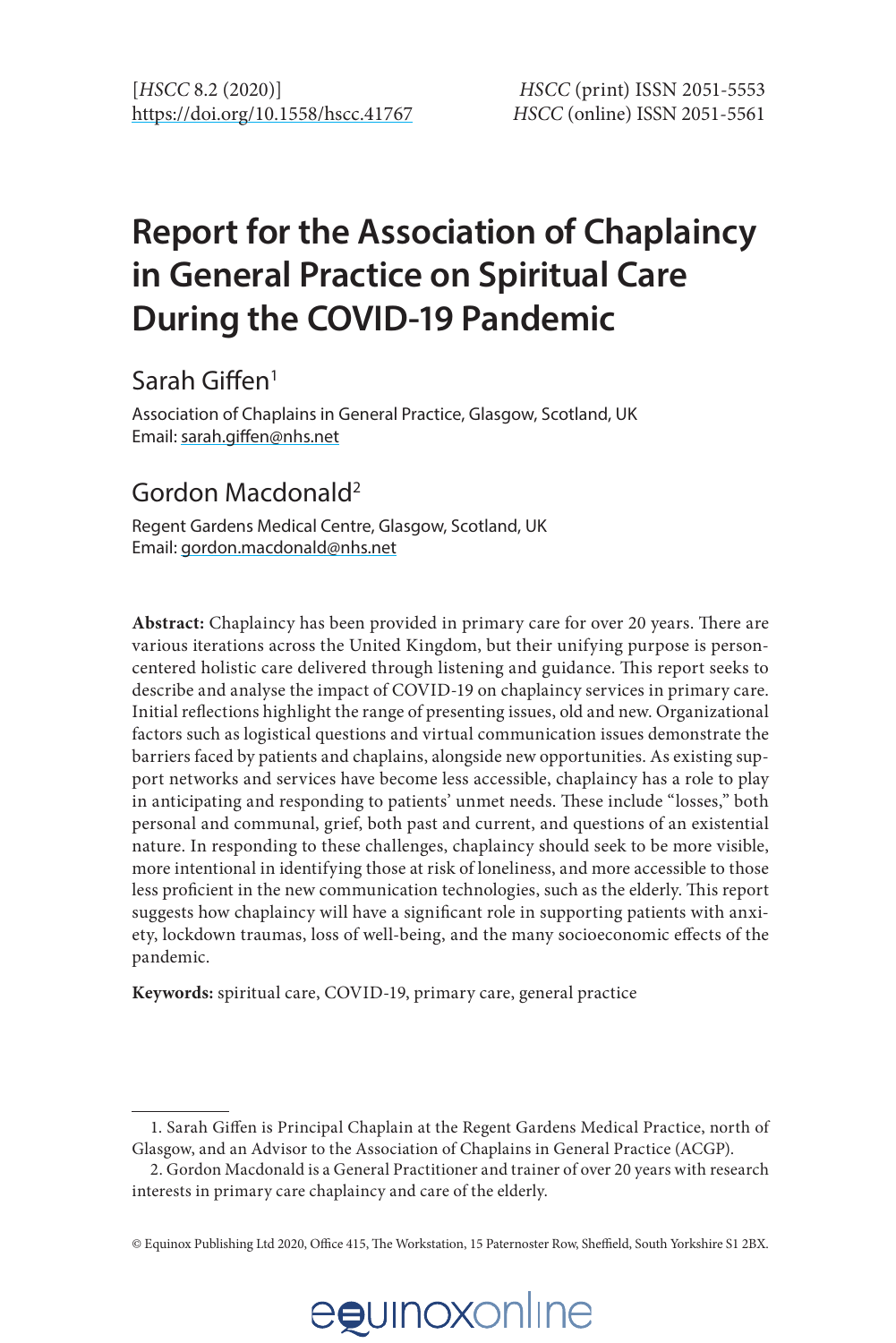**Resumen (Español):** Informe para la Asociación de Capellanías de Práctica General (Consultorios Médicos) sobre Cuidado Espiritual durante la Pandemia por COVID-19. La capellanía se ha brindado en atención primaria por más de 20 años. Hay varias y distintas iteraciones a lo largo de todo el Reino Unido, pero su propósito unificador es la atención integral centrada en la persona que se brinda a través de la escucha y la orientación. Este informe busca describir y analizar el impacto del COVID-19 en los servicios de capellanía de atención primaria. Las primeras reflexiones resaltan la variedad de problemas que se presentan: antiguos y nuevos. Factores organizativos - como preguntas logísticas y problemas de comunicación virtual - demuestran las barreras que enfrentan los pacientes y los capellanes, junto con nuevas oportunidades. Como las redes y servicios de apoyo existentes son menos accesibles, la capellanía tiene un papel en anticipar y responder a las necesidades no satisfechas de los pacientes. Estos incluyen "pérdidas", tanto personales como comunitarias, "dolor", tanto pasado como actual, y preguntas de naturaleza existencial. Al responder a estos desafíos, la capellanía debe buscar ser más visible, más intencional en la identificación de aquellos en riesgo de soledad y más accesible para aquellos menos competentes con las nuevas tecnologías de comunicación, como lo pueden ser los adultos mayores. Este informe sugiere cómo la capellanía tendrá un papel importante en el apoyo a pacientes con ansiedad, traumas de encierro, pérdida de bienestar, y con los efectos socioeconómicos de la pandemia.

**Palabras clave:** atención espiritual, COVID-19, atención primaria, práctica general.

#### **Introduction**

Chaplaincy in general practice (CGP), also known as primary care chaplaincy (PCC), offers prompt access and thoughtful listening for patients who wish to explore issues that impact their health and well-being. Patients are referred by their GP, or can self-refer, for a range of issues and complex needs, and they are seen promptly at their own GP surgery for an appointment of 50 to 60 minutes.

Amidst modern medicine, CGP/PCC seeks to maintain and develop the commitment of primary care to person-centered and holistic patient care (ACGP, 2019). As a "talking therapy," it has been shown to improve wellbeing scores and reduce repeat referrals to GPs for related issues (Macdonald, 2017a, 2017b, 2018). Chaplaincy has been provided in general practice for more than 20 years, and has been found to be effective, particularly for patients experiencing loss or change in their lives (Kevern, McSherry, & Boughey, 2015; McSherry, Boughey, & Kevern, 2016).

The Association of Chaplaincy in General Practice (ACGP) has affiliated groups in England and Scotland and works with the NHS, the UK Board of Healthcare Chaplaincy (UKBHC), and the College of Healthcare Chaplains (CHCC) to provide training standards and accreditation for the delivery

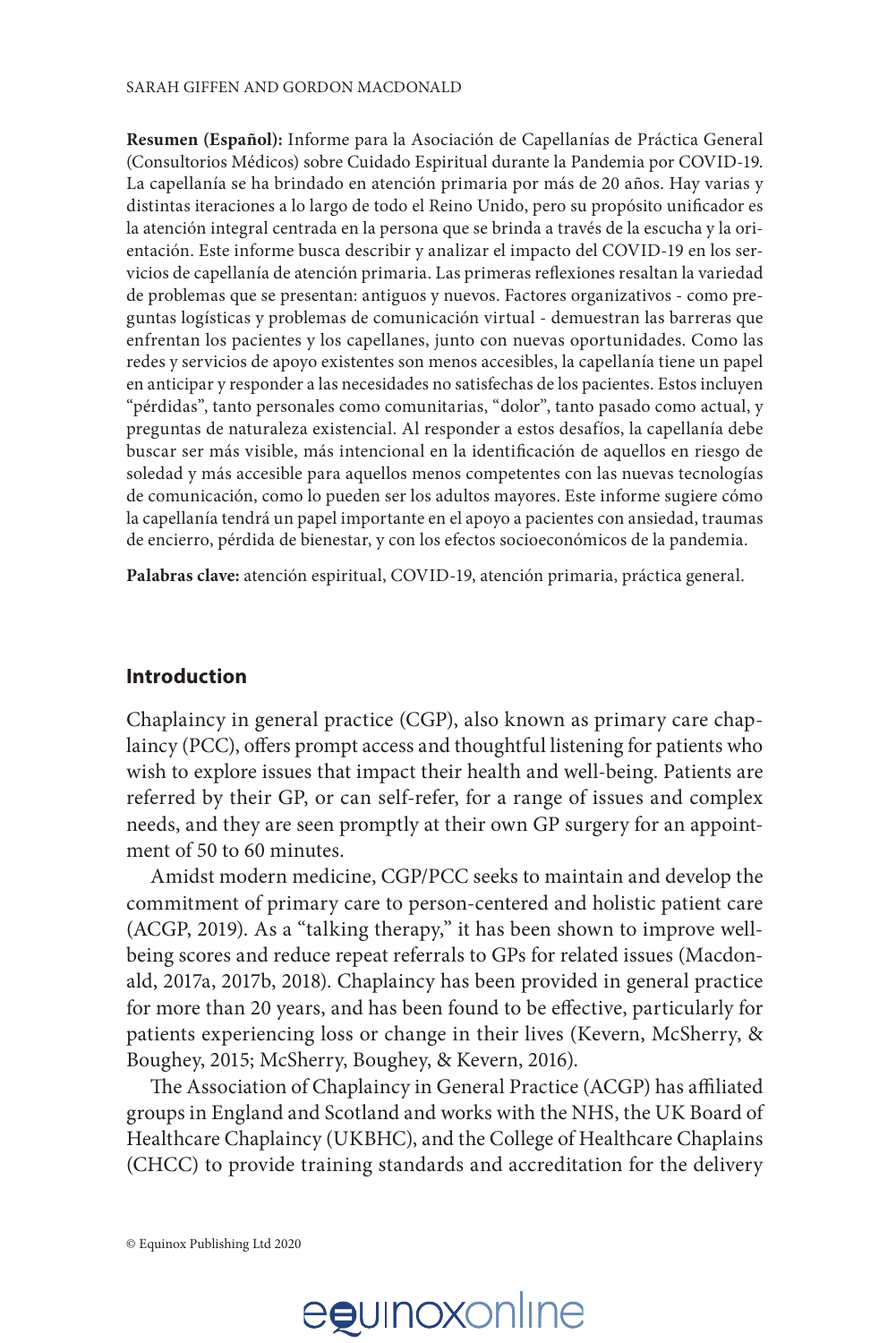| ID | "Hub" location                         | Patient<br>population | <i>Surgeries</i> | Chaplains   |
|----|----------------------------------------|-----------------------|------------------|-------------|
|    |                                        |                       |                  |             |
| D1 | Littlewick Medical Centre, Derby       | 15,500                |                  | 2 part time |
| D2 | Dudley Primary Care Network            | 320,000               | 42               | 6 part time |
| K1 | Karis Medical Centre, Birmingham       | 35,000                | 3                | 2 part time |
| R1 | Regent Gardens Medical Centre, Glasgow | 45,000                | 6                | 3 part time |
|    | Total "Hubs" = $4$                     | $415,400^{(2)}$       | 52               | 13(P/T)     |

**Table 1:** The "hubs" of primary care chaplaincy (1)

*Note*: (1) The "hubs" of primary care chaplaincy referred to in this report are referenced by letter and number; (2) approximate patient population figures at time of publication.

of chaplaincy in general practice. With over 90% of healthcare in Scotland being carried out in the community (NHS Scotland, 2016), and comparable rates in England, it is prudent to offer chaplaincy care in this setting, as well as in the traditional setting of hospital and hospices.

This report is based on the responses to a questionnaire, which was circulated to four CGP/PCC hubs where spiritual care is available to over 400,000 patients through chaplaincy services in 52 surgeries (see Table 1). Chaplains, both paid and volunteer, offer generous listening, usually in a non-clinical room at the GP site. These hubs all have associations with the ACGP. For evaluation purposes, ACGP chaplaincy services use the Warwick and Edinburgh Mental Well-being Scale (WEMWBS) (Tennant et al., 2007). The report details the effect of, and response to, the coronavirus pandemic in primary care chaplaincy during the spring of 2020. The questionnaires were completed in mid-May, when lockdown across all of the United Kingdom was still complete; details were representative of the chaplaincy in general practice response at that time.

### **Initial Effect of COVID-19 Pandemic on Primary Care and its Associated Chaplaincy Services**

Within weeks of the outbreak of COVID-19, general practice in the United Kingdom changed radically and at unparalleled speed. Normal methods and patterns of consulting were replaced with "virtual" consultations by phone or video calls. Clinicians and allied services now triage every contact, in order to reduce the risk of COVID-19 transmission. Home visit rates have been substantially reduced. Concern has been raised regarding service delivery and equitable access for the more vulnerable patients – those with existing physical and mental health issues.

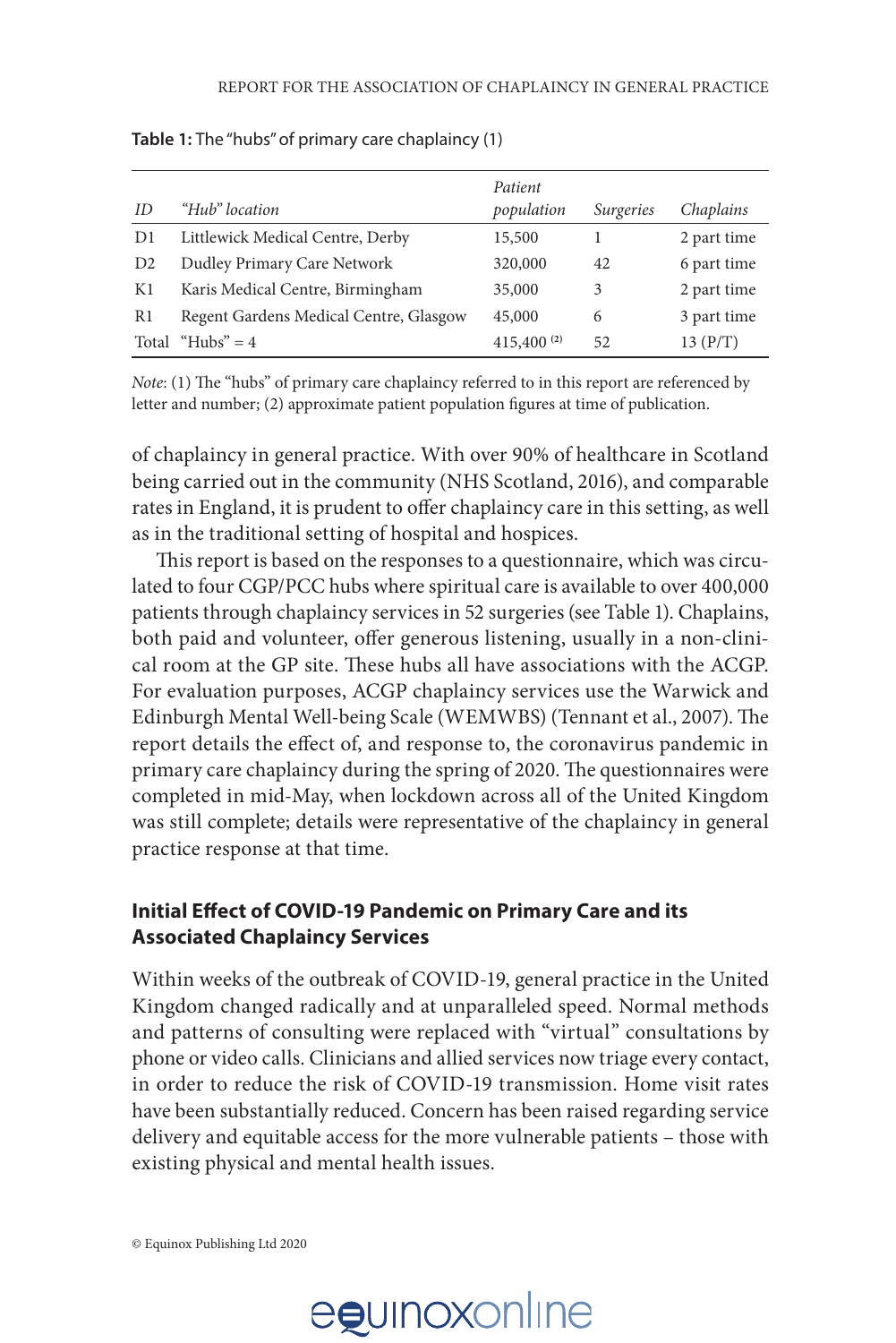Just as much of the longstanding, seemingly secure infrastructure and delivery of general practice was dismantled at remarkable speed, so too was primary care chaplaincy. The result of the COVID-19 pandemic and resulting lockdown on primary care chaplaincy services has been, in the words of one chaplain, "dramatic" (D1). All appointments are now carried out by telephone. In each service, there has been a reduction in referral rates.

Anecdotal evidence suggests that more patients are now struggling with anxiety and a broad range of losses. These losses include the loss of normality, purpose, socialization, income or employment, and loved ones. There may also be observed differences in demographics – perhaps a greater proportion of younger people? Issues precipitating appointments are increasingly to do with the ramifications of lockdown and people's experiences, either caring for those who have had COVID or having been ill themselves. Those who have been ill speak of the wide-ranging and long-lasting effects of the illness.

One GP reflected that, as "with all events of extreme proportion some dig deep and survive, and some are broken even more than they were before" (K1). Predictably, many patients are struggling with the ongoing pandemic and its ramifications. A wide range of intra- and interpersonal issues are reported. Many issues are similar to those often seen in primary care chaplaincy – loss of many kinds, relationship difficulties, and matters relating to faith and wider spirituality. One new issue seems to be that grief from past loss is more challenging to deal with, and current bereavements are difficult to navigate in lockdown. Parents describe the challenge of the competing priorities of home schooling and employers' deadlines. Obsessive-compulsive disorder type conditions may have been exacerbated.

While contact with those directly affected by COVID-19 is not (yet?) the main focus, those who have been bereaved in the pandemic speak of the agony of not being able to visit or say goodbye in person, and the pain of isolation while grieving.

Chaplains anticipate that new concerns will emerge as lockdown is eased and the safe space of home is no longer the only venue that is expected to be inhabited. These challenges may lead to a lowering of general resilience and self-esteem. An increase in discussions about "spiritual" issues was reported by chaplains. Conversations about the purpose of life, sources of hope, and wondering "where God is" were reported. Requests for prayer or for scriptures to be read have also been more common.

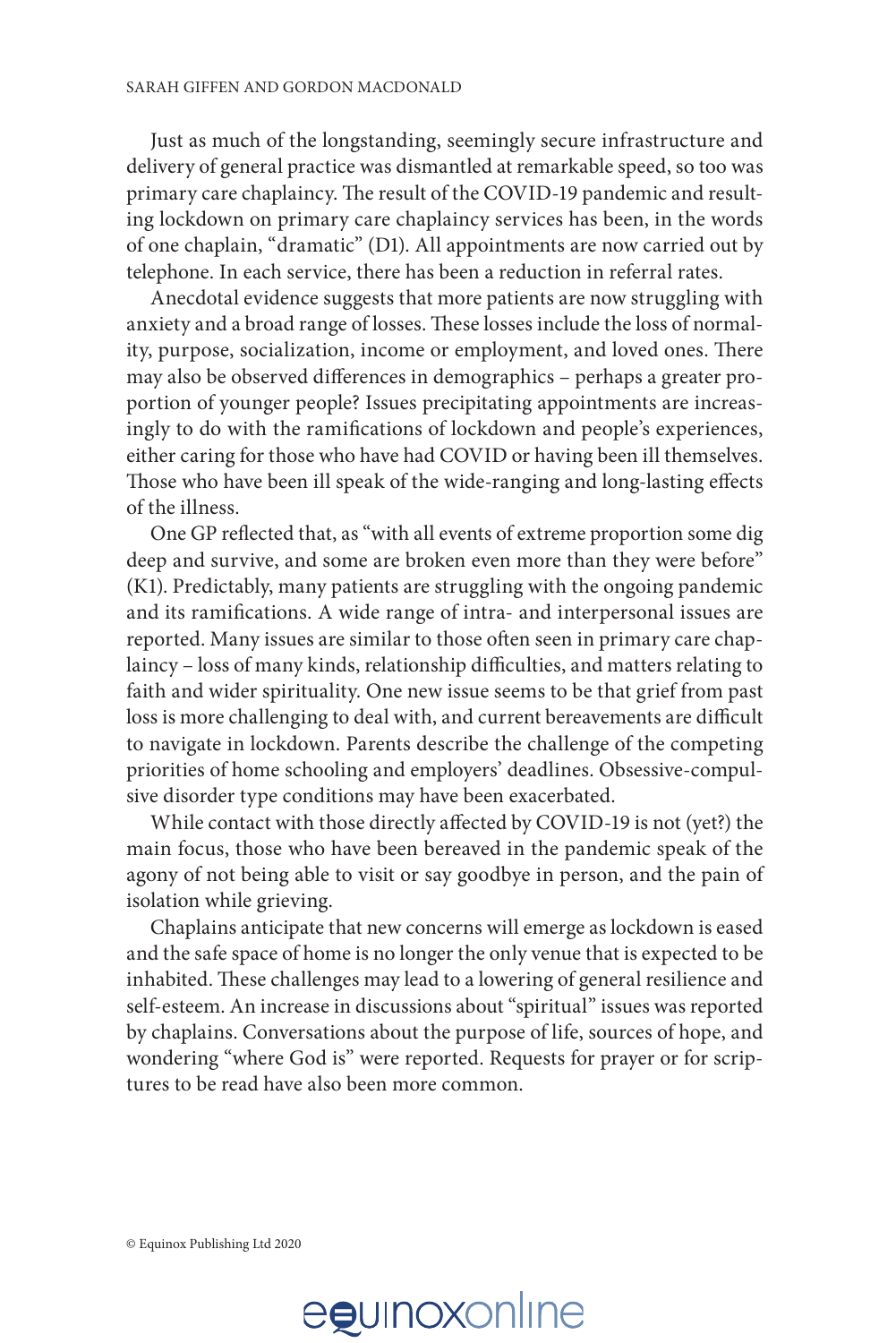#### **Organizational Response to Delivery of Spiritual Care**

In most surgeries, the cessation of face to face spiritual care appointments occurred in the weeks immediately before lockdown was announced on March 23, 2020. Remote access to surgery facilities has been or is being organized for chaplains, and a variety of proactive responses in chaplaincy provision arose. Reminders to referrers were issued, and some medical centers ensured that spiritual care services were visible on websites. An offer of staff care to local GP clusters was made. In some surgeries, chaplains contacted those on the "shielding" lists. Elsewhere, patients seen by the chaplain in recent months were re-contacted.

One chaplaincy service not only maintained but aimed to double its listening and guidance capacity (D2). This involved increasing some hours for existing staff and recruiting three additional new staff. However, by mid-May only one of the six primary care networks were fully utilizing the increased hours. Another surgery texted their patients, making them aware that chaplaincy services were still available, but uptake was limited. Some chaplains have facilitated a debriefing service for staff via Zoom meetings (K1). At present, there is a disparity between the generally perceived need for talking therapies and mental health support and actual referral rates for chaplaincy.

The most significant change for chaplains has been that all patient contact is now done by telephone, with visual cues and immediacy being lost. A small number of patients, however, appear to prefer telephone appointments, and some have accessed spiritual care who would otherwise not have been referred. One GP provided this quote from a patient who would not have been referred to, or attended, a face to face appointment, "I feel like a huge burden has been lifted off me. I didn't realize how heavy the burden was until it was removed" (D1).

### **Reflections on Organizational Change and Response**

As 80–90% of chaplaincy appointments arise from a GP referral, the reduced footfall in GP surgeries unsurprisingly has led to a reduction in chaplaincy referrals. Some patients have assumed that chaplaincy services were suspended, or indeed a few seem to have believed that the GP surgeries were closed. Others are not able or willing to interact by telephone, due perhaps to lack of privacy at home. Others do not feel they justify this type of care at the moment.

A few patients have not needed as much support as before, reporting that "lockdown life" is beneficial for them. These people appreciate increased

© Equinox Publishing Ltd 2020

# egunoxonline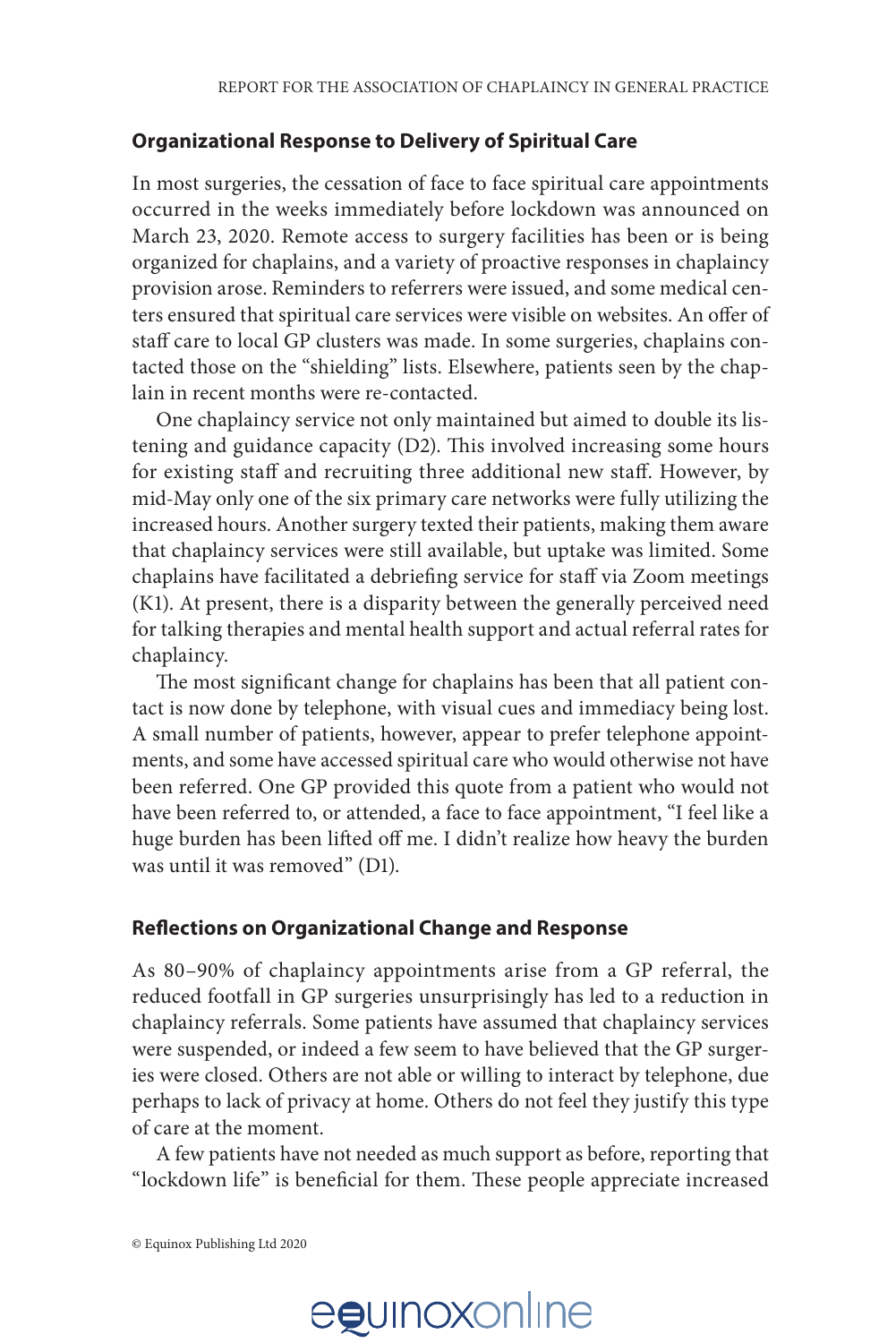support at home or a slower pace of life. Others find the reduction of social stresses and the reprieve from constantly "putting a face on" helpful in managing long-term challenges.

The unanimous response from chaplains is that working by telephone is hard work and not ideal for delivering the type of service that spiritual care in primary care aims to achieve. Loss of the usual cues leaves interactions less informed and not as rich. Primary care chaplaincy services may offer prayer either during or after the appointment, but the appropriateness of this is more difficult to judge when done via telephone. More detailed reflections reveal that chaplains find the pacing of conversations more difficult, especially when patients are upset, and some find the establishment of roles and boundaries more difficult to define.

This is detailed by Ambrose (2020), who references Croskerry and Nimmo's (2011) dual-process decision making and suggests that when GPs work on the phone they use more of the tiring "type 2" cognitive processing. Sharma (2020) suggests that working by phone is exhausting because it is new, and the narrowing of available information causes the listener to focus on sound and silence in new ways. Practically, there are also administrative hassles when patients do not answer a phone call or are interrupted by situations in their homes.

Chaplains, however, have noted the quick engagement and development of trust that has frequently been established during many telephone appointments, seen, for example, in the raising of spiritual issues. Both GPs and patients report that "help" is being received, and repeat appointments are being requested, suggesting that telephone chaplaincy is, at least in part, delivering the type of care and support that it aims to do. Unsurprisingly, those for whom this is a first engagement with chaplaincy seem more satisfied than those who previously had face to face appointments. Similarly, chaplains who began this work without prior experience of offering face to face appointments are less frustrated by this way of working than those who have worked with patients in person. Staff care is anticipated to increase over the coming months, as the busy peak of the pandemic passes and healthcare staff have time to reflect and seek help.

### **Issues Going Forward**

In the longer term, there are questions which are currently difficult to answer, as the implications of COVID-19 are not yet known, and the shape of GP provision is not yet clear. The challenge for chaplaincy is the same as for other parts of general practice, where "primary healthcare systems need to be deliberate and have clear plans to ensure that this devastating

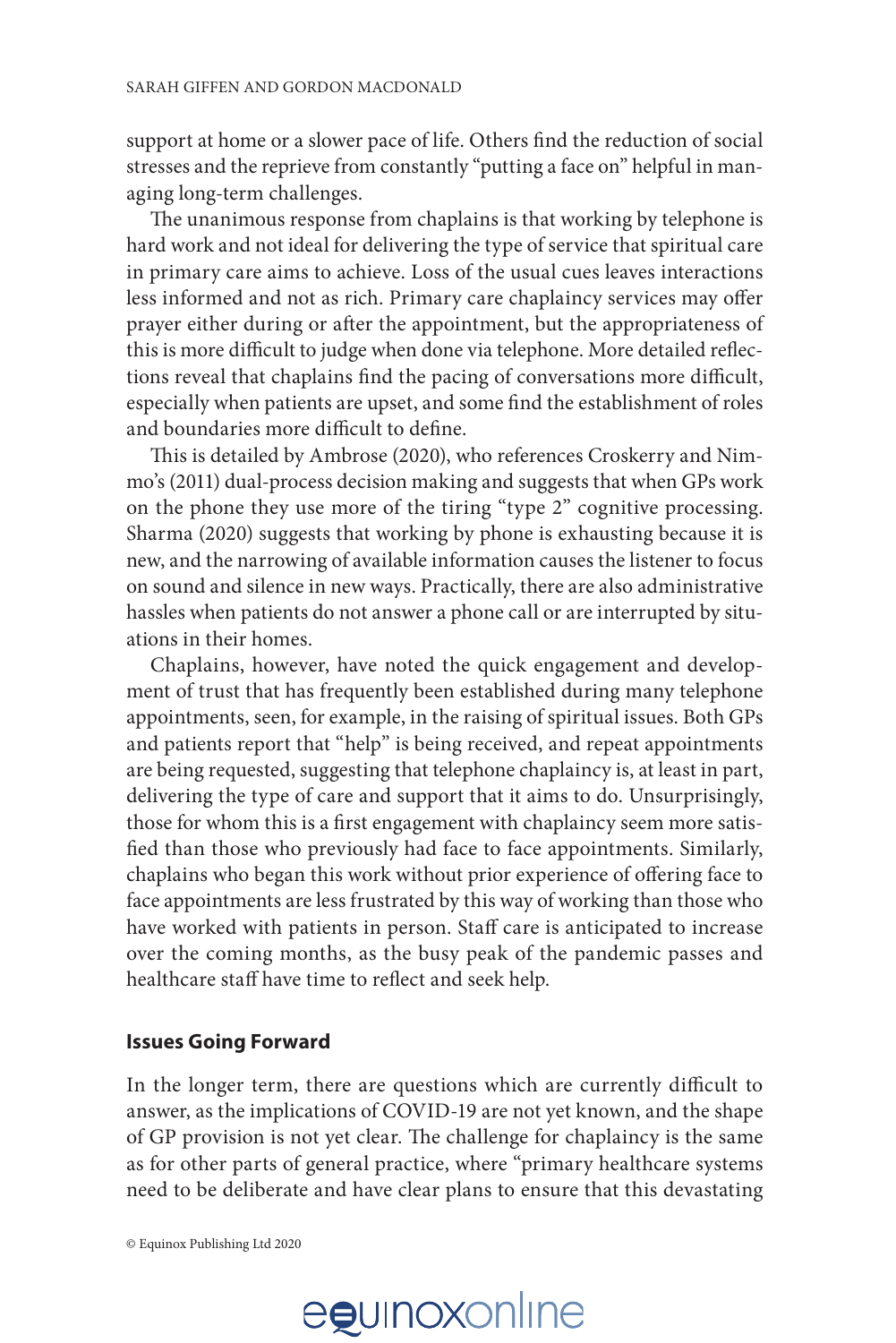pandemic leaves a positive legacy" (Neves, Lygidakis, & Fontana, 2020). This could be an opportunity to listen to patients, reflect on established patterns, and innovate, based on current presenting issues, equitable access, and proactive care for the most vulnerable.

The interruptions occurred at a time when many patients had experienced the dismantling of external structural supports, with the consequent exposure of their potentially unmet internal or spiritual needs. We know anecdotally and through early research that footfall through primary care has fallen dramatically (Thornton, 2020). It is emerging that those with mental health conditions are describing greater levels of anxiety, perhaps heightened by reduced access to their usual networks(Rajkumar, 2020). It seems, then, that chaplaincy must be more aware of and responsive to the increased vulnerability and needs of our patients during this COVID-19 pandemic. This presents both opportunities and challenges.

As existential concerns arise, or resurface, chaplaincy may have a role in helping patients to acknowledge these issues and receive the support and guidance they need. This will require discernment and time, but it offers the prospect of truly person-centered care. The interruption of patients' external sources of significance, security, and self-esteem by COVID-19 may also highlight their unmet transcendent or spiritual needs(Macdonald, 2019; Maslow, 1943). Chaplaincy should be an important means of accompanying patients through these questions.

There are also new challenges of access. Will this be a further example of the inverse care law, where "good medical or social care tends to vary inversely with the need of the population served" (Hart, 1971)? Might it be that patients who require the most spiritual care will be least able to access it at this time? Could it be that COVID-19 is confronting patients with existential issues for the first time, yet they are unaware of the existence of healthcare chaplaincy? These patients may, however, represent those in greatest need of support.

It is known that access to any service is determined not simply by levels of provision, but in part by permeability and candidacy (Dixon-Woods et al., 2006). It could be argued that our chaplaincy provision must therefore be more accessible than usual. Might we need to raise awareness of our existence and function? Perhaps self-referral pathways need to be more visible to patients? Perhaps we need to reach out to those with least candidacy, such as those "shielding" or the most elderly? It might also be useful for chaplains to become part of virtual multidisciplinary meetings, in order to facilitate referrals. Finally, the use of technology to engage with patients is a tremendous opportunity for those with the requisite IT skills. Once again,

© Equinox Publishing Ltd 2020

# egunoxonline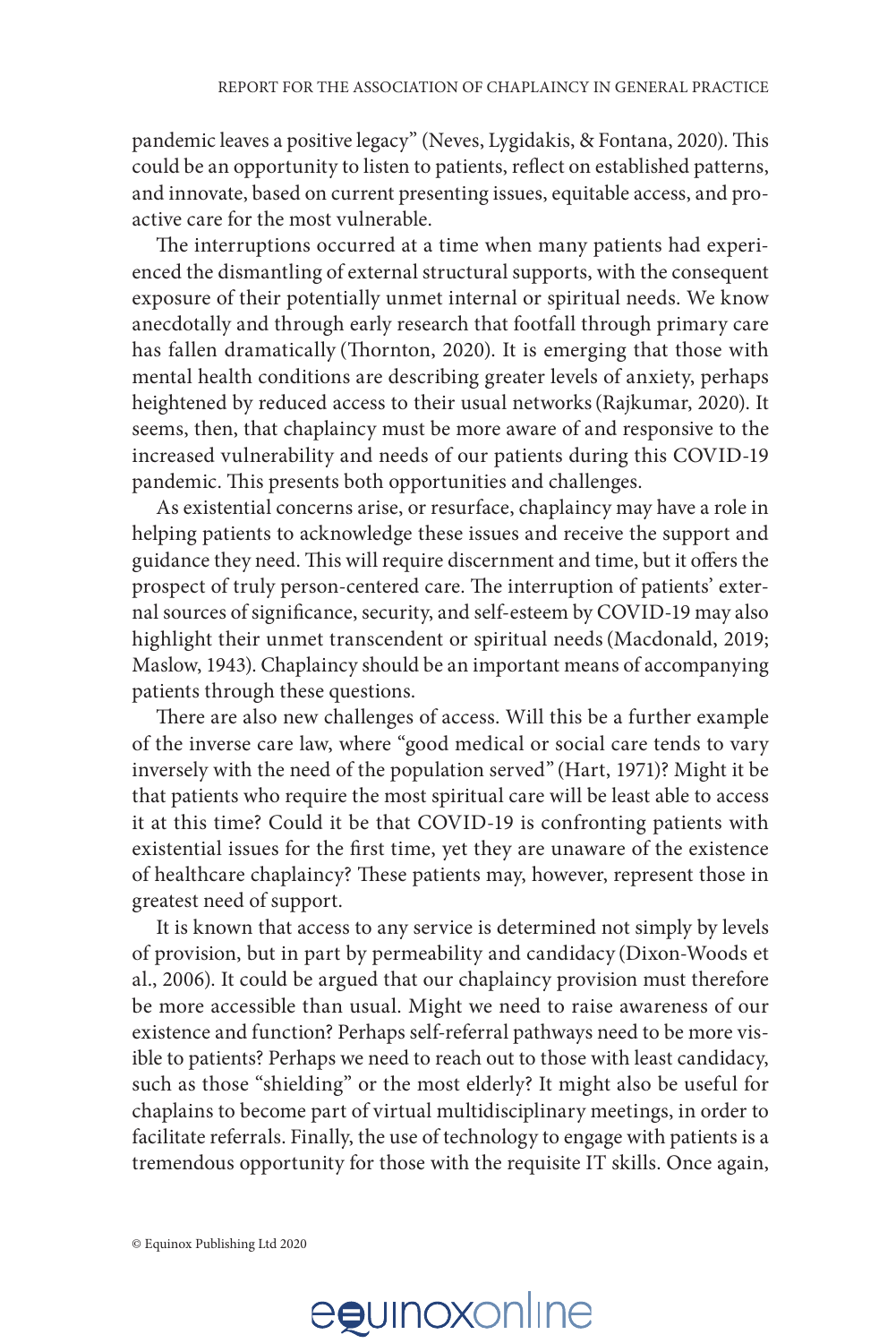however, we must guard against the inverse care law and ensure equitable access for those with fewer IT skills.

### **Challenges**

Based on the current situation and previous knowledge, there is anticipation of some particular challenges, including the following.

- Large numbers of people who may require help to process the immediate trauma of lockdown, change, exposure to risk, and grief.
- Long-term implications for older and vulnerable patients, requiring a strategy beyond waiting for the most stringent aspects of lockdown to be lifted. What might a meaningful provision of primary care chaplaincy for these people look like?
- There is an anticipation that for some a return to the new normal will raise anxiety levels, as people have been made to feel safe only at home these past months, perhaps especially those who have been shielding.
- Well-being and mental health post-COVID-19 may be adversely affected by the unfolding economic crisis. It is a well-established fact that financial concerns are detrimental to mental well-being (NHS Inform, 2020). Previous research shows that financial concerns are not a common presenting issue at GP chaplaincy (Bunniss, Mowatt, & Snowdon, 2013; McSherry, Boughey, & Kevern, 2016), but anticipating an increase in this as a reason for attending is reasonable.
- It is known that loneliness and social isolation are challenges experienced by those attending primary care chaplaincy (Giffen & Cowey, 2020), but it seems clear that this issue will have worsened for many as a result of the lockdown measures.
- It could be argued that elderly patients may be most at risk (Macdonald, 2020). They may have less social capital, more physical ailments, and less capacity to navigate and access the new systems in primary care. Specifically, they may be less able and inclined to make use of the new technologies to consult the chaplain.
- Research has shown the importance of chaplains being part of the wider healthcare team at a GP surgery (Bunniss, Mowatt, & Snowdon, 2013; Giffen & Cowey, 2020). How a chaplain can remain a meaningful part of the broader team while working from home requires some creative thought.

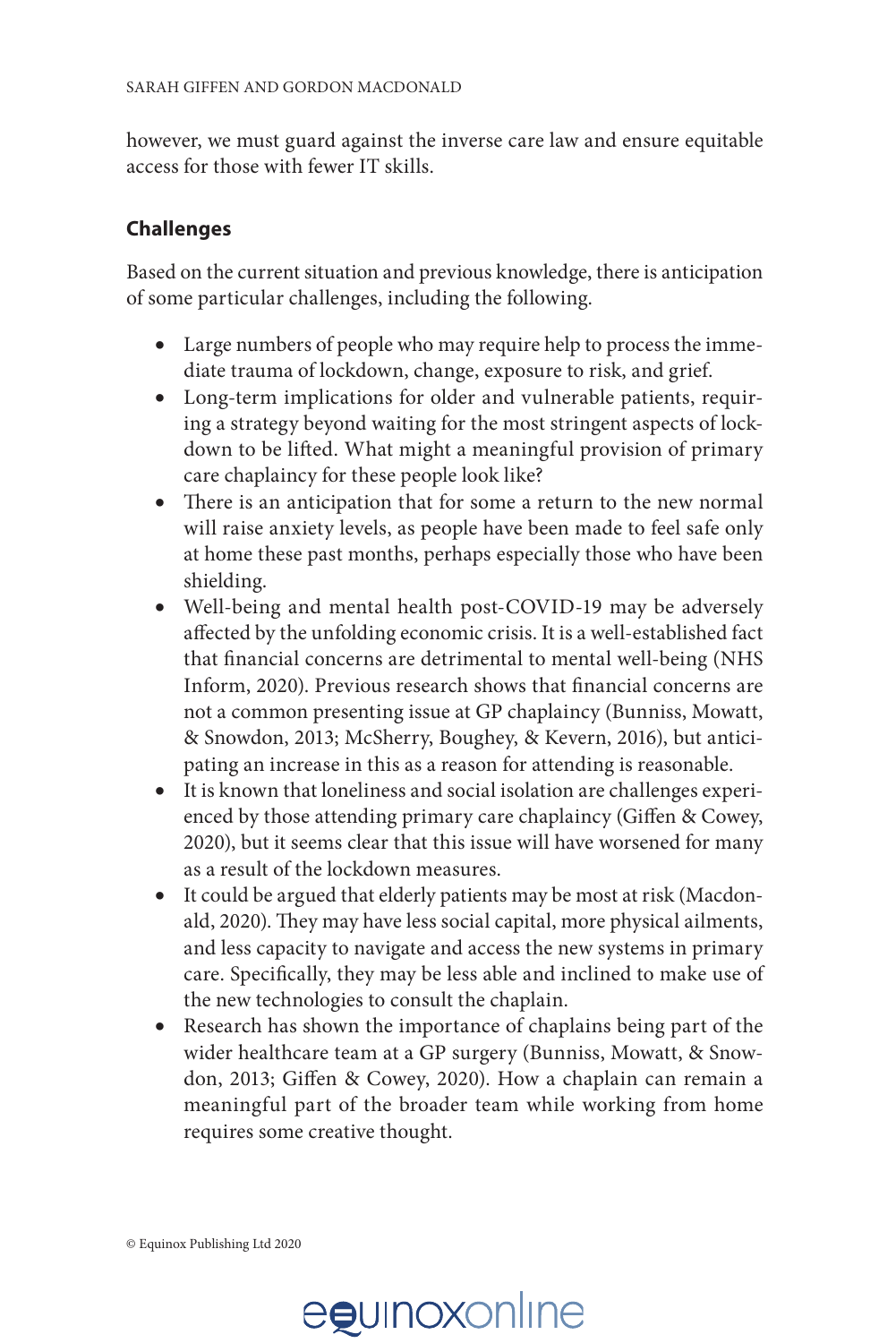• Both new and re-emerging grief will be a challenge for many; this is especially complicated by the need for isolation, no access to hospitals for "goodbyes," and small funerals.

## **Fledgling Ideas**

Some fledgling ideas in response to these challenges include the following.

- It will be important to maintain, or work to increase, chaplaincy provision. And if chaplaincy is going to be busy, chaplains need to practice good self-care, and supervision and wider management must be robust, so the service and those that deliver it are equal to the task.
- Would a refresher in grief training for chaplains be judicious? And developing good awareness of other local services like debt counseling.
- As a result of observations that some patients have accessed chaplaincy because of the availability of telephone appointments, it is likely that telephone appointment provision will remain an option in GP chaplaincy provision.
- Facilitation of groups for healthcare workers to provide a forum to tell their "lockdown stories" and process the resulting challenges. Zoom groups for bereavements, staff care, and debriefing may be a possibility as many begin to process what the spring of 2020 meant for them.
- Would the establishment of a chaplain with specific responsibility for elderly care be an appropriate move? Perhaps as restrictions ease, there will be opportunities to create new ways of providing chaplaincy to our elderly? Conceivably, more home visits by the chaplain may be required. It may also be possible to form links with nursing homes and offer chaplaincy for these patients.

### **Measurement of Salient Issues**

Chaplaincy research is important as the profession develops good practice and an evidence base (Fitchett, 2020; Kevern & McSherry, 2015). Responding to the effect and influence of the pandemic with some measurement of related issues is key. Issues for further examination could include the following.

• Presenting issues. Previous research suggests that bereavement, loss, relationship issues, anxiety, and depression are the most common

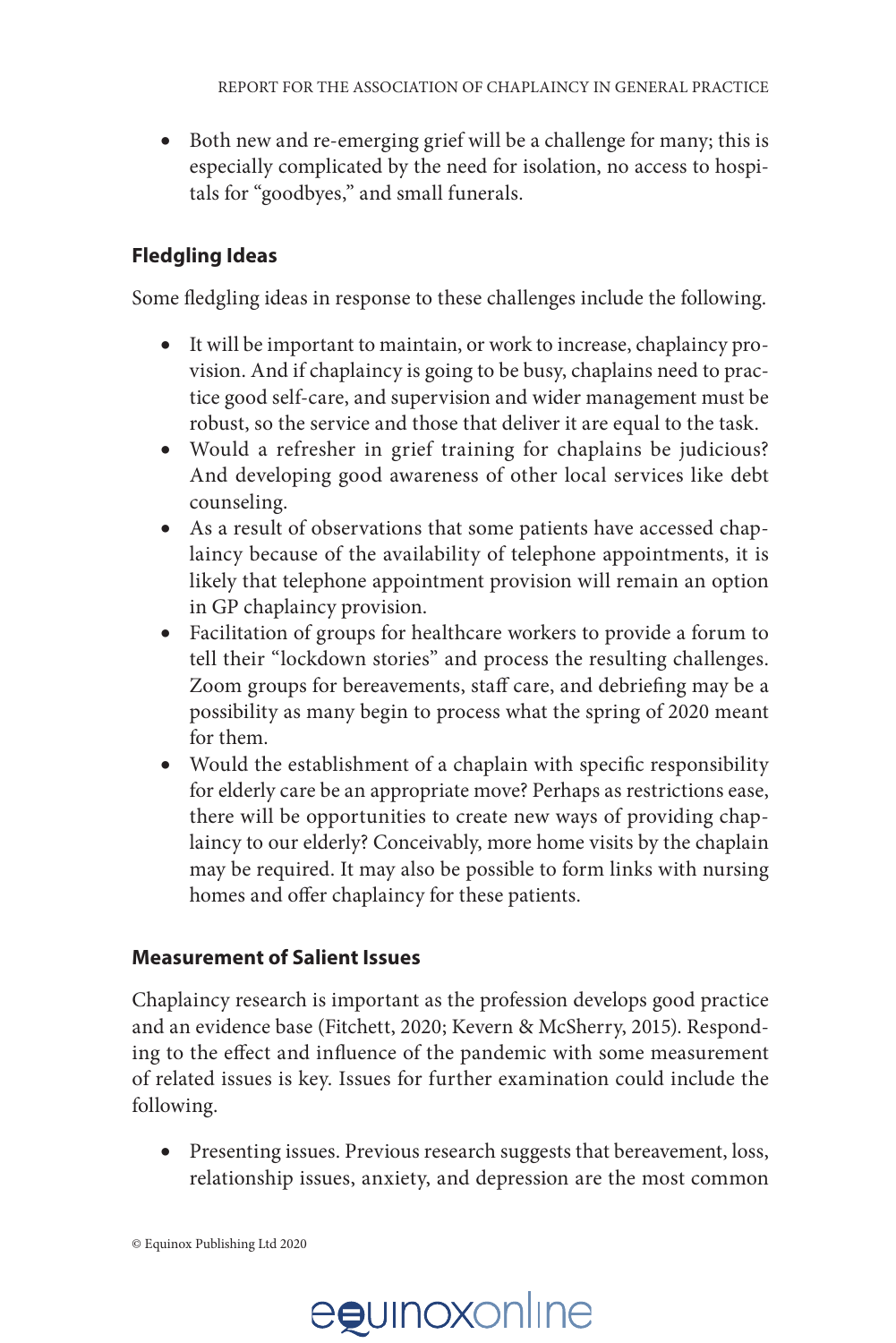presenting issues for attending chaplaincy (Bennison, 2020; Giffen and Cowey, 2020; McSherry, Boughey, & Kevern, 2016). Do isolation and financial concerns now increase in frequency?

- Appointment length. Does working by telephone affect the length of appointment? It might be anticipated that appointments are shorter.
- Were video calls adopted? Why or why not?
- Demographics, especially the average age of the patient attending chaplaincy. Does the average age of patients fall due to elderly access problems?
- Grief issues. Did the isolation of lockdown, or other factors such as raised anxiety, cause past griefs to remerge? Did losing someone under lockdown conditions make grieving a more difficult process?
- Ascertain if WEMWBS is validated for telephone use, and if wellbeing scores are different after the pandemic.

### **Conclusion**

COVID-19 is likely to be a defining moment in the lives of our patients and their biopsychosocial spiritual needs. It is also certain to be a re-defining moment in the way we deliver healthcare, and indeed chaplaincy, to our patients.

Presentations may be more complex, possibly involving more destabilizing socioeconomic factors. Elderly or more vulnerable patients might need more support, in order to ensure their equitable access to chaplaincy, especially if new technologies are to be used. There may be a hiatus in reestablishing mental health services, with the possible consequence of an increased requirement for chaplaincy. It is, however, possible with careful observation, reflection, and sensitive response that healthcare chaplaincy may provide hope and healing for many.

### **Acknowledgments**

Grateful thanks are extended to Helen Watts, Elizabeth Baker, Dr. Paul Turner, Dr. Ross Bryson, and Liz Bryson, to Mary Wylie and Gillian Allan, also to Dr. Richard Bramble and Sandy Zondervan, and to Anita Matthews and Dr. Karissa Owens for their information and support in writing this report. Appreciation is also expressed to Rev. Dr. Daniel Nuzum (University College, Cork, Ireland) and Dr. Bernice Mathisen (Southern Cross University, Queensland, Australia) for assisting with the editing of this article,

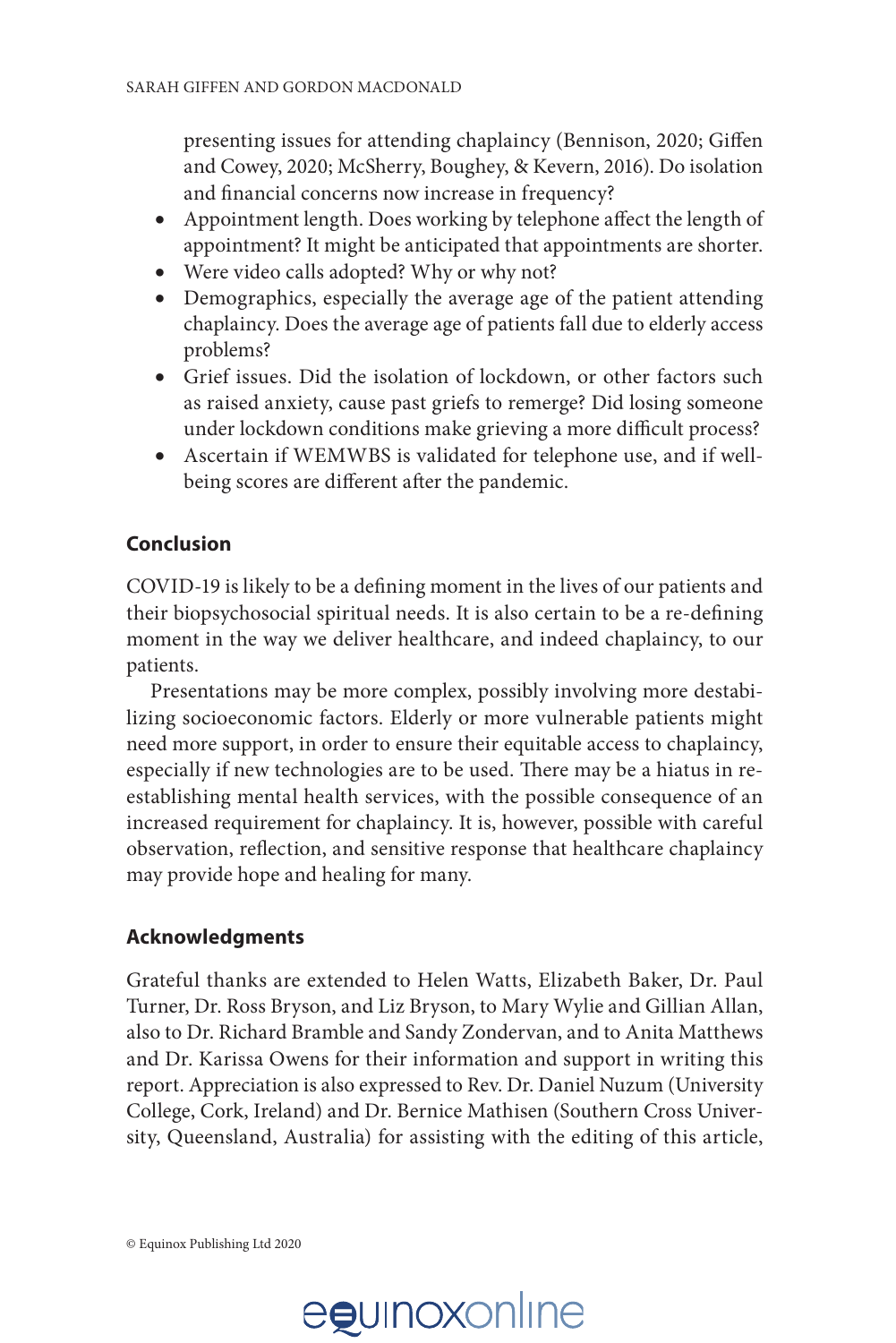and to Jacinda Renae Carey (Melbourne, Australia) for the translation of the abstract.

#### **References**

- Ambrose, L. (2020). Remote consulting: Recognising the cognitive load. *British Journal of General Practice, 70*(695), 295. <https://doi.org/10.3399/bjgp20X710213>
- Association of Chaplaincy in General Practice (2019). Improving care through listening and guidance. *GP chaplaincy handbook: A practical guide to service provision*. [http://acgp.](http://acgp.co.uk/wp-content/uploads/2019/07/2019-ACGP-handbook.pdf) [co.uk/wp-content/uploads/2019/07/2019-ACGP-handbook.pdf](http://acgp.co.uk/wp-content/uploads/2019/07/2019-ACGP-handbook.pdf)
- Bennison, T. P. (2020). Community chaplaincy listening: From interventions during ill health to enabling wellbeing and resilience. In E. Kelly & J. Swinton (Eds.), *Chaplaincy and the soul of health and social care: Fostering spiritual welling in emerging paradigms of care.* London: Jessica Kingsley Publishers.
- Bunniss, S., Mowatt, H., & Snowden, A. (2013). Community chaplaincy listening: Practical theology in action. *Scottish Journal of Healthcare Chaplaincy*, *16*(1), 42–51.
- Croskerry, P., & Nimmo, G. R. (2011). Better clinical decision making and reducing diagnostic error. *Journal of the Royal College of Physicians of Edinburgh*, *41*(2), 155–162. [https://](https://doi.org/10.4997/JRCPE.2011.208) [doi.org/10.4997/JRCPE.2011.208](https://doi.org/10.4997/JRCPE.2011.208)
- Dixon-Woods, M., Cavers, D., Agarwal, S., Annandale, E., Arthur, A., Harvey, J., … & Sutton, A. J. (2006). Conducting a critical interpretive synthesis of the literature on access to healthcare by vulnerable groups. *BMC Medical Research Methodology, 6*(35). <https://doi.org/10.1186/1471-2288-6-35>
- Hart, J. T. (1971). The inverse care law. *Lancet*, *297*(7696), 405–412. [https://doi.org/10.1016/](https://doi.org/10.1016/S0140-6736(71)92410-X) [S0140-6736\(71\)92410-X](https://doi.org/10.1016/S0140-6736(71)92410-X)
- Fitchett, G. (2020). Advancing research in healthcare chaplaincy. Why, how and who? In E. Kelly & J. Swinton (Eds.), *Chaplaincy and the soul of health and social care: Fostering spiritual wellbeing in emerging paradigms of care*. London: Jessica Kingsley Publishers.
- Giffen, S., & Cowey, E. (2020). Why GPs refer to chaplaincy: A qualitative study. *Journal of Health and Social Care Chaplaincy. Health and Social Care Chaplaincy. 8*(1). [https://doi.](https://doi.org/10.1558/hscc.40236) [org/1](https://doi.org/10.1558/hscc.40236)0.1558/hscc.40236
- Kevern, P., & McSherry, W. (2015). The study of chaplaincy: Methods and materials. In C. Swift, M. Cobb, & A. Todd (Eds.), *A handbook of chaplaincy studies: Understanding spiritual care in public places*. London and New York: Routledge.
- Kevern, P., McSherry, W., & Boughey, A. (2015). *External report: Evaluation of the role and development of primary care "chaplains for wellbeing" in Sandwell and West Birmingham CCG*. Sandwell & West Birmingham Clinical Commissioning Group/Staffordshire UK.
- Macdonald, G. (2017a). The efficacy of primary care chaplaincy compared with antidepressants: A retrospective study comparing chaplaincy with antidepressants. *Primary Health Care Research & Development, 18*(4), 354–365. [https://doi.org/10.1017/](https://doi.org/10.1017/S1463423617000159) [S1463423617000159](https://doi.org/10.1017/S1463423617000159)
- Macdonald, G. (2017b). Primary care chaplaincy: A valid talking therapy? *British Journal of General Practice, 67*(655), 77. <https://doi.org/10.3399/bjgp17X689221>
- Macdonald, G. (2018). Primary care chaplaincy: An intervention for complex presentation*. Primary Health Care Research & Development, 20*, 1–10. [https://doi.org/10.1017/](https://doi.org/10.1017/S1463423618000737) [S1463423618000737](https://doi.org/10.1017/S1463423618000737)
- Macdonald, G. (2019). Spiritual needs assessment: The LOADS SHARED mnemonic. *British Journal of General Practice, 69*(688), 573–574.<https://doi.org/10.3399/bjgp19X706505>
- Macdonald, G. (2020). Establishing "far end" practices in the wake of COVID-19. *British Jour-*

© Equinox Publishing Ltd 2020

# egunoxonline